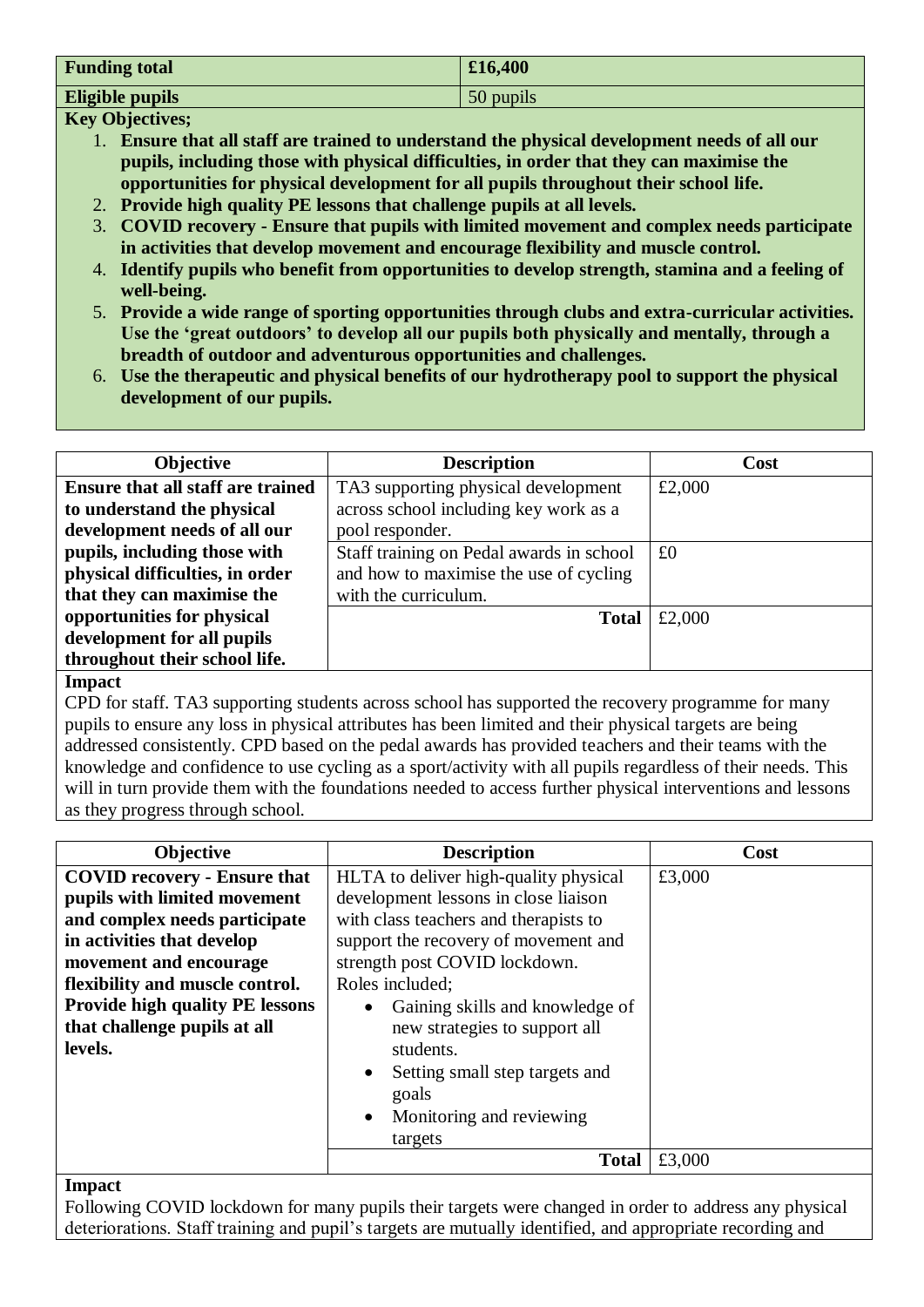reporting systems demonstrate progress in PE skills. HLTA liaises with class teachers and therapists to ensure targets are then transferred into the classroom setting and are then incorporated into each pupil's curriculum.

| <b>Objective</b>                                                    | <b>Description</b>                                                                                                                                                                                                     | Cost |
|---------------------------------------------------------------------|------------------------------------------------------------------------------------------------------------------------------------------------------------------------------------------------------------------------|------|
| <b>Identify pupils who benefit</b><br>from opportunities to develop | Pupils have been highlighted to take part<br>in key interventions including cycling                                                                                                                                    | £0   |
| strength, stamina and a feeling<br>of well-being.                   | and couch to 5k.                                                                                                                                                                                                       |      |
|                                                                     | Post COVID the school has been<br>working with Sports England. Funding<br>has now been secured to start a recovery<br>programme based on improving<br>identified pupil's mental and physical<br>health, and wellbeing. | £0   |
|                                                                     | <b>Total</b>                                                                                                                                                                                                           | £0   |

### **Impact**

Pupils identified for physical interventions and targets set in liaison with class teacher. Pupils develop strength and stamina, evident through achievement of targets. Pedal awards are used to track and support cycling interventions. For those pupils for whom it is identified a priority, there is evidence of a calmer and more sustained attention when in formal curriculum. Pupils have experienced additional benefits which include weight loss which is monitored by the school nurse.

Due to these physical interventions within school, families of the pupils accessing these interventions are now able access more outdoor activities which include bike rides and walks.

The school has been working with Sports England throughout the year to highlight pupils who would benefit from a focussed project based on the physical, mental health and wellbeing of pupil's post COVID. This will start 2021/22.

| Objective                      | <b>Description</b>                        | Cost  |
|--------------------------------|-------------------------------------------|-------|
| Provide a wide range of        | $COVID$ recovery – development of key     | £3500 |
| sporting opportunities through | outside areas to ensure clubs and lessons |       |
| clubs and extra-curricular     | can occur in a COVID secure               |       |
| activities.                    | environment following the school's risk   |       |
|                                | assessment.                               |       |
|                                | $COVID$ recovery $-$ Working with         | £0    |
|                                | Active Lancashire funding has been        |       |
|                                | acquired to support the implementation    |       |
|                                | of new sports clubs and equipment         |       |
|                                | acquired.                                 |       |
|                                | After school clubs offered to pupils post | £500  |
|                                | COVID based on key skills such as hand    |       |
|                                | eye coordination in addition to specific  |       |
|                                | sports. Physical development support      |       |
|                                | assistants ensures the high quality PE    |       |
|                                | lessons are also translated into after    |       |
|                                | school clubs.                             |       |
|                                | <b>Total</b>                              | £4000 |

#### **Impact**

Following the implementation of our school's COVID risk assessment, key outside areas of school are being developed to ensure students can access these areas in a secure COIVD environment. After school clubs then utilise these areas to ensure extra-curricular activities can continue to run outside and not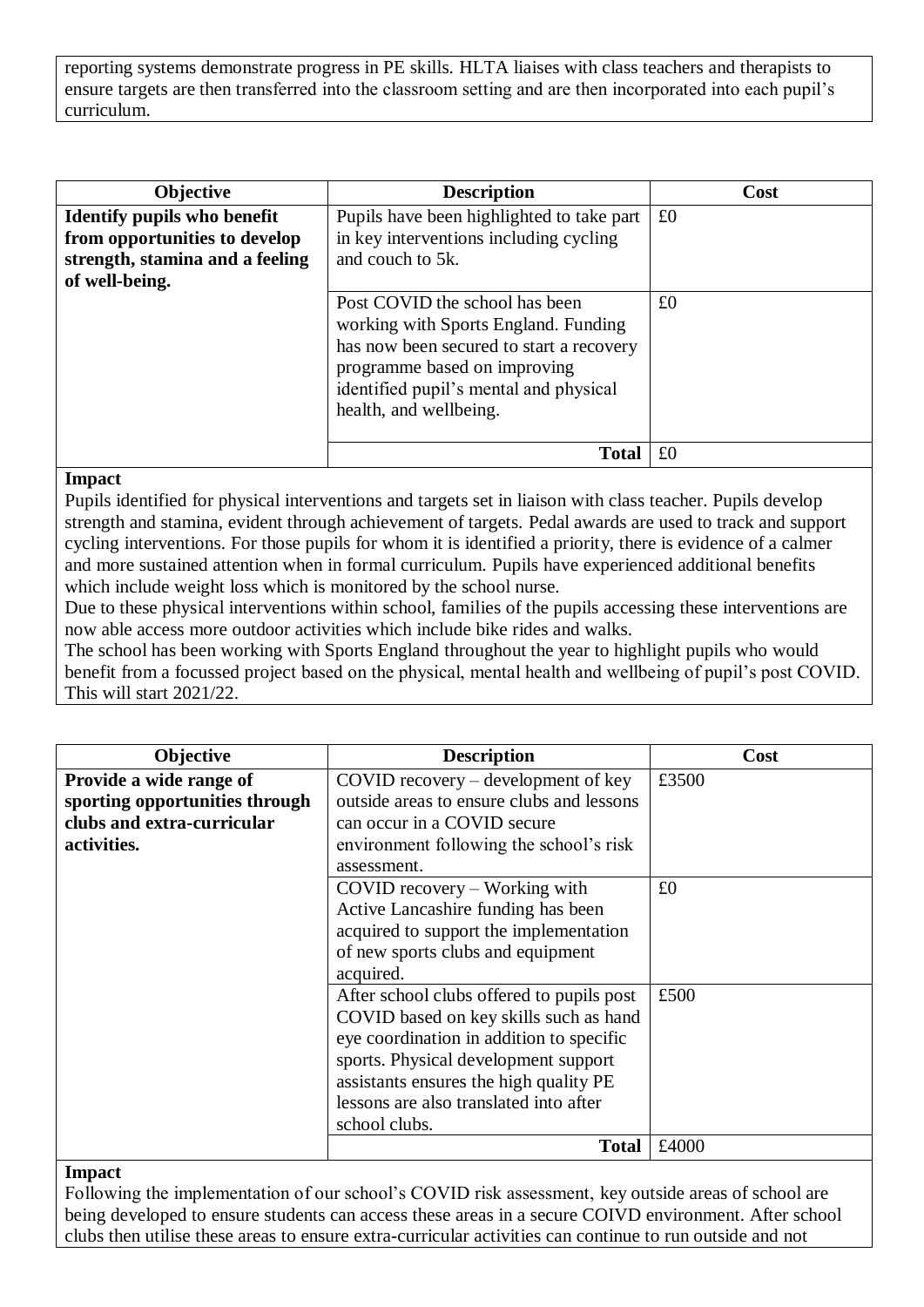indoors – as per our COVID risk assessment. The pupils are now more focussed when accessing these areas and demonstrate more control when travelling around a new piece of equipment or area. Physical development support assistants ensure the key skills and targets which are planned for throughout the PE curriculum, are implemented and built upon during extra-curricular sessions.

| <b>Objective</b>                | <b>Description</b>               | Cost |
|---------------------------------|----------------------------------|------|
| Use the therapeutic and         | Pool responder training has been | £900 |
| physical benefits of our        | extended to additional staff and |      |
| hydrotherapy pool to support    | resources.                       |      |
| the physical development of our |                                  |      |
| pupils.                         | <b>Total</b>                     | £900 |

## **Impact**

COVID restrictions have resulted in limited access for pupils. CPD and training for staff will ensure that when appropriate and available there are high quality swimming instruction which will in turn lead to improved skill acquisition and celebrations through the school's swimming awards. Greater numbers of pupils will be able to access the aquatic curriculum due to an increase in qualified pool responders. Staff ensure the pool is safe, secure and accessible for all students. Post COVID pupils will benefit from hydrotherapy and make physical improvements via a gain in muscle mass, improvements in coordination and communication with staff.

| Objective                                                                                                                                                                  | <b>Description</b>                                                                                                                                                                                                                  | Cost  |
|----------------------------------------------------------------------------------------------------------------------------------------------------------------------------|-------------------------------------------------------------------------------------------------------------------------------------------------------------------------------------------------------------------------------------|-------|
| Use the 'great outdoors' to<br>develop all our pupils both<br>physically and mentally,<br>through a breadth of outdoor<br>and adventurous opportunities<br>and challenges. | A green curriculum class is in place to<br>support a class of pupils which promotes<br>and utilities the outdoor areas in school<br>and within the local community.<br>Resources provided to ensure all<br>student's participation. | £500  |
|                                                                                                                                                                            | Sensory area developed to support<br>outdoor learning for pupils in school.                                                                                                                                                         | £6000 |
|                                                                                                                                                                            | <b>Total</b>                                                                                                                                                                                                                        | £6500 |

## **Impact**

The green curriculum has increased the pupil's ability to transition with independence between places around school and when out in the community (lifelong learning). The pupils are more resilient: out in a range of weathers; tolerating textures such as soil, sand and mud. Reports from parents about better sleeping patterns. Independence in skills around dressing and self-help (fastening zips, turning sleeves the right way out, beginning to tie shoelaces). An increase in pupil's attention, communication and behaviours in school has been observed. Communication: being able to recall and retell events that have happened outside. Following the implementation of our school's COVID risk assessment, key outside areas of school are being developed to ensure students can access these areas in a secure COIVD environment.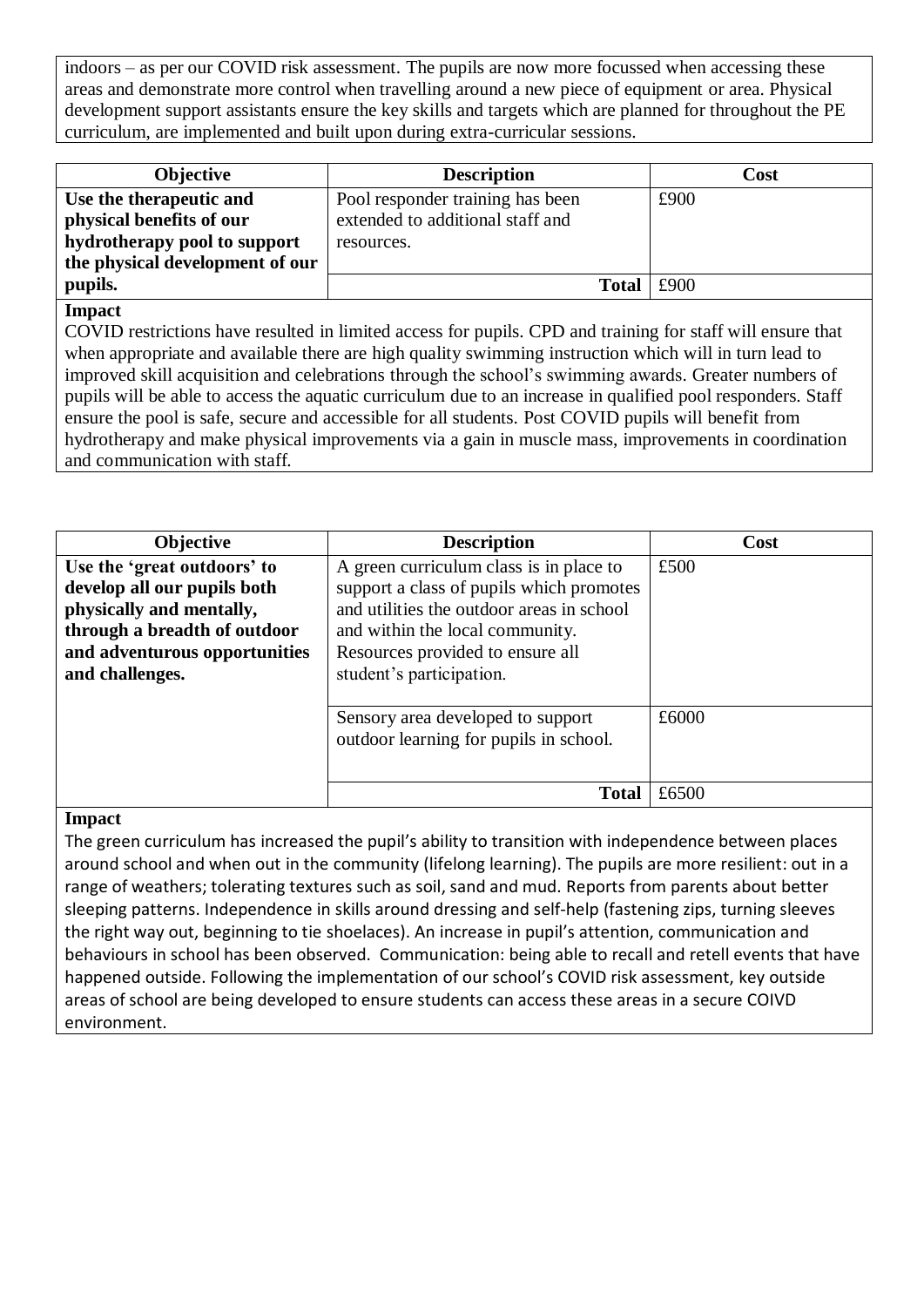## **Swimming**

| What percentage of your current Year 6 cohort swim<br>competently, confidently and proficiently over a distance of at<br>least 25 metres?<br><b>N.B.</b> Even though your pupils may swim in another year please<br>report on their attainment on leaving primary schoolat the end<br>of the summer term 2021.<br>Please see note above. | 20%                                  |
|------------------------------------------------------------------------------------------------------------------------------------------------------------------------------------------------------------------------------------------------------------------------------------------------------------------------------------------|--------------------------------------|
| What percentage of your current Year 6 cohort use a range of<br>strokes effectively [for example, front crawl, backstroke and<br>breaststroke]?<br>Please see note above.                                                                                                                                                                | 20%                                  |
| What percentage of your current Year 6 cohort perform safe<br>self-rescue in different water-based situations?                                                                                                                                                                                                                           | $0\%$                                |
| Schools can choose to use the Primary PE and sport premium to<br>provide additional provision for swimming but this matbe for<br>activity over and above the national curriculum requirements.<br>Have you used it in this way?                                                                                                          | $Yes - hydrotherapy$<br>is provided. |

As a specialist setting we use Rockhopper Series from STA to support pupil development in water and celebrate their achievements as they progress through each stage.

#### **Impact of premium use**

This year the premium has been used to respond and implement a recovery programme post COVID to ensure any loss in physical attributes has been limited and their physical targets are being addressed via the classroom setting and outside space. The physical and therapy needs of all children have been maximised and opportunities for physiotherapy, pedal awards and outside sensory experiences have been planned within pupil timetables, where appropriate. The development of our specialist physical development team that works with our visiting NHS therapists, ensures that advice is followed, and pupils have significant opportunities to engage in physical development.

Utilising outside space has remained a priority for the school and opening up extra-curricular opportunities to the students has only been possible due to this measure. Through the development of our school COVID risk assessment we have identified areas we can develop and these will be taken forward via the school improvement plan. Close liaison with therapists, parents and carers has ensured we have been able to measure physical development for pupils with significant physical disabilities and set appropriate targets. These targets are then incorporated into the classroom setting to ensure the physical needs of the pupil remain at the centre of his/her curriculum.

Every PE lesson at The Loyne includes a wide range of abilities, disabilities and learning difficulties; consequently, individual pupils have very different physical needs and targets. Through access to high quality training, teachers who deliver these lessons have an excellent understanding of how to best meet the pupils' needs. Some of this training has been accessed through the local authority.